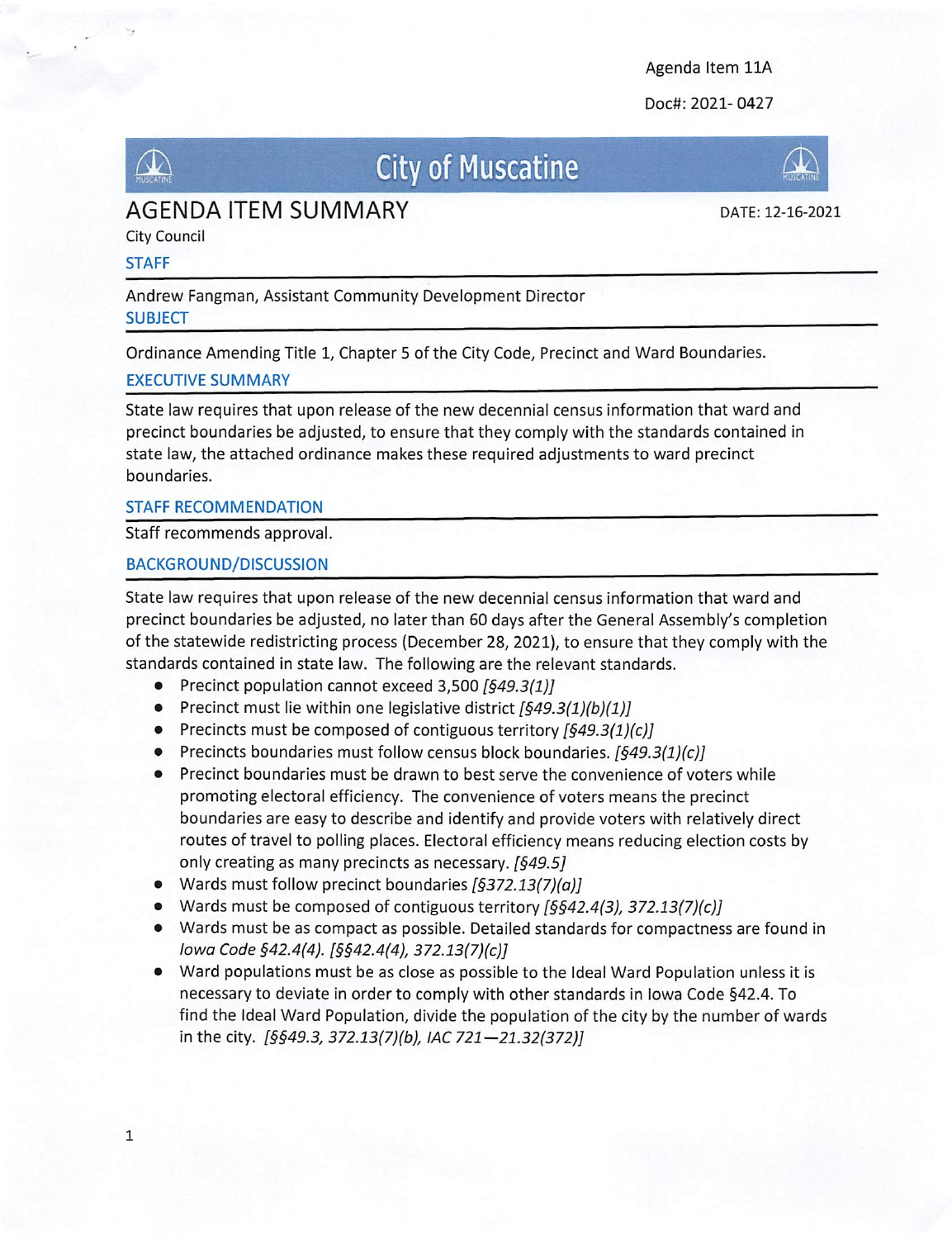The following items cannot be taken into consideration when drawing ward boundaries: [§§42.4{5), 493(2)(d), 372.13(7)(d)]

- Addresses of incumbents
- Political affiliations of registered voters
- Past election results

● Other demographic information beyond census head counts

Upon the General Assembly's completion, the statewide redistricting process, which occurred on October 28, 2020, City Councils are then allowed to begin the process to adjust ward and precinct boundaries. City Council may adopt the precinct and ward boundaries as proposed by staff, or direct that staff amend or redraw them.

Because of a significant delay, due to the Covid-19 pandemic, of the release of results of the 2020 Census, the process for Council to adopt new precinct and ward boundaries is happening later in the year, with less time available for all required steps, than in previous years. In 2011 the City Council had between April 19 and September 1 to complete the process that must be completed between October 28th and December 28th this year.

- The following outlines the steps council must take, and when they should be taken:
	- November 18, 2021 public hearing
	- November 18, 2021 first reading of ordinance, if Council decides to adopt without change, the precinct and ward boundaries being proposed by Staff
	- December 2, 2021 second reading of unchanged ordinance, or first reading of an amended ordinance
	- December 9, 2021 third and final reading of unchanged ordinance, or second reading of an amended ordinance
	- $\bullet$  December 16, 2021 third and final reading of amended ordinance

|          | <b>Current Ward Boundaries</b><br>Population |       |               |
|----------|----------------------------------------------|-------|---------------|
|          |                                              |       |               |
|          | 2010                                         | 2020  | <b>Change</b> |
| 1st Ward | 4,585                                        | 4,710 | 125           |
| 2nd Ward | 4,574                                        | 4,773 | 199           |
| 3rd Ward | 4,574                                        | 4,523 | -51           |
| 4th Ward | 4,568                                        | 4,388 | -180          |
| 5th Ward | 4,585                                        | 5,403 | 818           |

**Table 1: Population Change by Ward** 

The 2020 Census reported a population of 23,797 for the City of Muscatine. This an increase of 911, 3.98% from the 2010 Census count of 22,886. Much of this growth can be attributed to annexations in 2012 and 2013, which added existing residential areas on Shamrock Drive, Heatherlynn Drive, and the Ripley Mobile Home Park, all of which were placed into the adjoining 5th Ward upon their annexation.

Table 1 shows how the population of each ward changed between 2010 and 2020.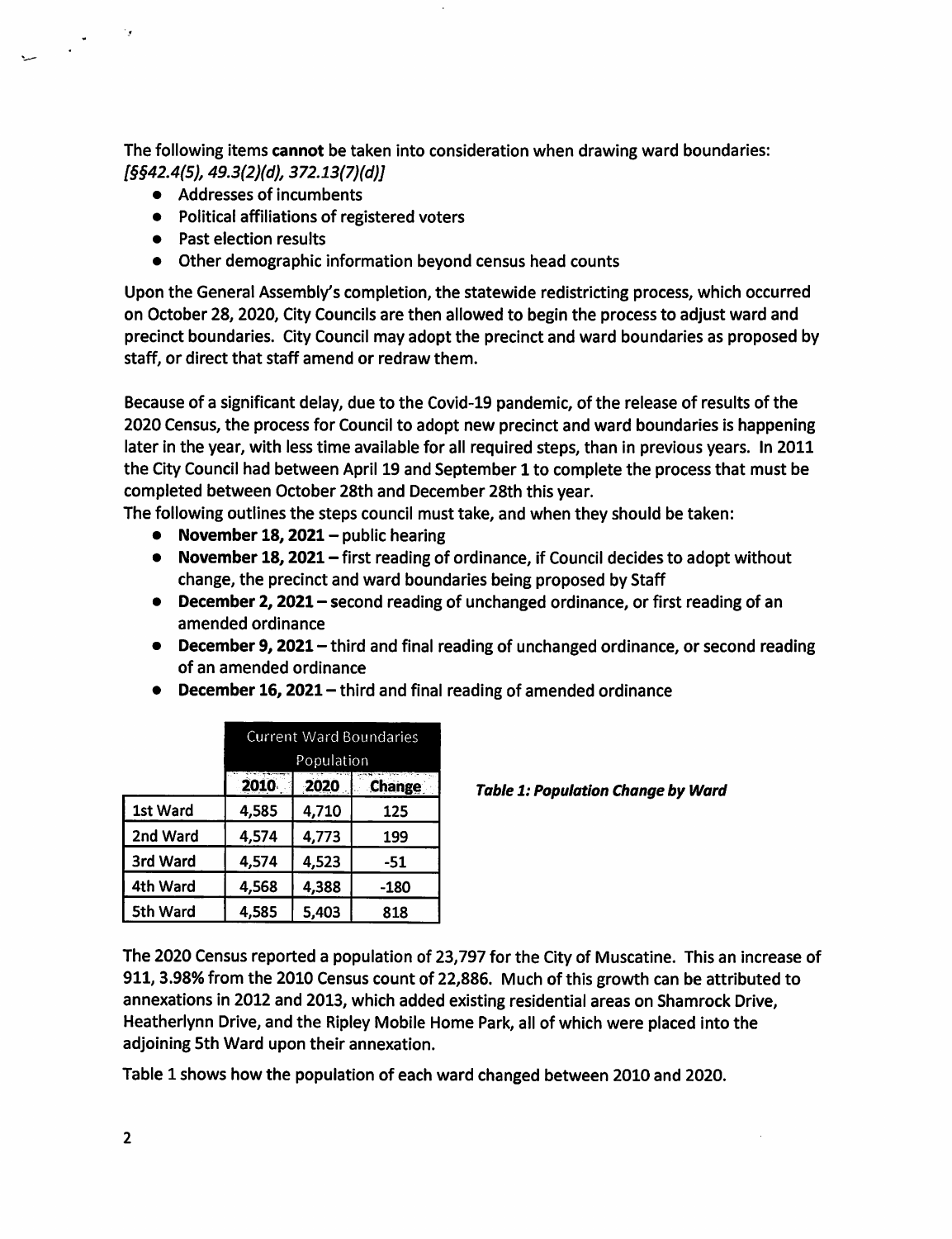The population of the 1st, 2nd, and 5th Ward all grew over the past decade. The population growth was significantly boosted by the 2012 and 2013 annexations. Excluding the annexed areas, the population of the 5th ward grew by 145 between 2010 and 2020, including the annexed areas it grew by 818.

|          | <b>Current Ward Boundaries</b><br>Population |       |          |  |
|----------|----------------------------------------------|-------|----------|--|
|          | Current                                      | Ideal | Variance |  |
| 1st Ward | 4,710                                        | 4,759 | $-49$    |  |
| 2nd Ward | 4,773                                        | 4,759 | 14       |  |
| 3rd Ward | 4,523                                        | 4,759 | $-236$   |  |
| 4th Ward | 4,388                                        | 4,759 | $-371$   |  |
| 5th Ward | 5,403                                        | 4,759 | 644      |  |

Table 2: Variance of Current Wards from the Ideal Ward Population

State Code requires that ward populations must be as close as possible to the ideal ward population unless it Is necessary to deviate in order to comply with other standards in Iowa Code. To find the Ideal Ward Population, divide the population of the city by the number of wards in the city. Based on the 2020 Census Population 23,797, each ward must have a population as close to 4,759 as possible. Table 2 depicts how much the population of wards as they currently exist vary, based on 2020 Census data from the ideal ward population.

|          | <b>Proposed Ward Boundaries</b><br>Population |       |          |  |
|----------|-----------------------------------------------|-------|----------|--|
|          | <b>Current</b>                                | Ideal | Variance |  |
| 1st Ward | 4,746                                         | 4,759 | $-13$    |  |
| 2nd Ward | 4,770                                         | 4,759 | 11       |  |
| 3rd Ward | 4,755                                         | 4,759 | $-4$     |  |
| 4th Ward | 4,760                                         | 4,759 |          |  |
| 5th Ward | 4,766                                         | 4,759 |          |  |

Table 3: Variance of Proposed Wards from the **Ideal Ward Population** 

The attached maps and ordinance depict the precinct and ward boundaries that staff feels most closely conform to the standards contained in state law. Table 3 depicts how much the population of the newly redrawn wards vary from the ideal ward population of 4,759.

The maps on the following page show the proposed new ward and precinct boundaries, and show how the ward boundaries would change.

CITY FINANCIAL IMPACT

None.

### ATTACHMENTS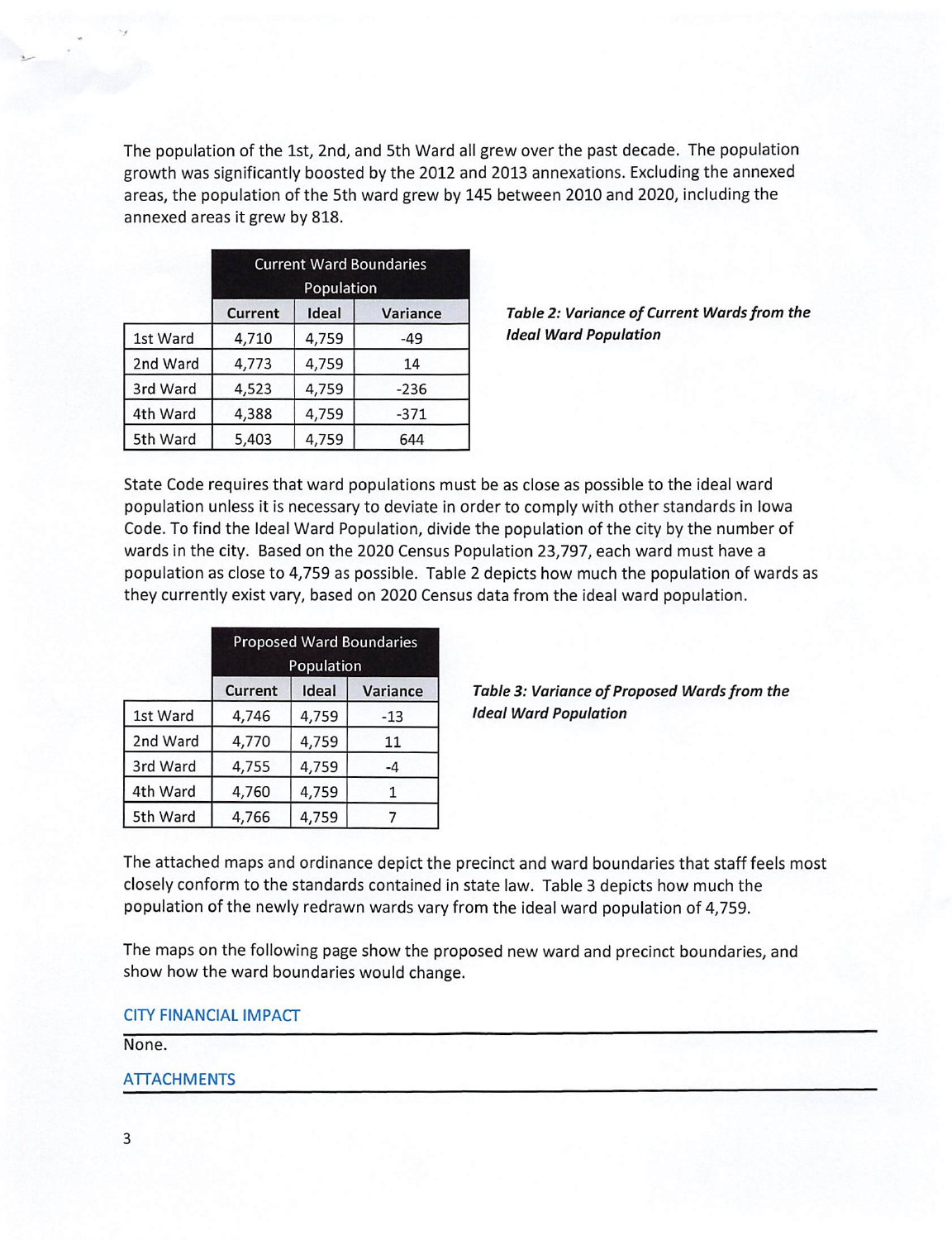#### ORDINANCE NO. 2021-0427

### AN ORDINANCE AMENDING CHAPTER FIVE OF TITLE ONE OF THE CITY CODE, PRECINCT AND WARD BOUNDARIES

WHEREAS, State law requires that upon release of the new decennial census information that ward and precinct boundaries be adjusted to ensure that they comply with the standards contained in state law.

WHEREAS, State law requires ward boundaries to follow precinct boundaries, have nearly equal population counts, and be composed of contiguous territory and be as compact as possible.

WHEREAS, The proposed precinct and ward boundaries must best meet the standards set forth in the Code of Iowa.

WHEREAS, The City Council has conducted a public hearing concerning an ordinance amending Chapter Five of Title One of the City Code, precinct and ward boundaries;

NOW, THEREFORE BE IT ORDAINED BY THE CITY COUNCIL OF THE CITY OF MUSCATINE, IOWA;

SECTION 1. The currently adopted versions of Chapter Five of Title One of the City Code are hereby deleted and Exhibit A as attached hereby to is adopted in lieu thereof.

SECTION 2. If any section, provision or part of this ordinance shall be adjudged invalid or unconstitutional, such adjudication shall not affect the validity of the ordinance as a whole or any section, provision or part thereof not adjudged invalid or unconstitutional.

SECTION 3. Any Ordinance or part thereof in conflict or inconsistent with the provisions of this Ordinance is repealed.

SECTION 4. This ordinance shall be in effect from and after January 15 2022.

PASSED, APPROVED AND ADOPTED this 16th day of December 2021.

Attest

By the City Council of the City of Muscatine, Iowa  $\frac{\omega}{\omega}$ Carol Webb City Clerk Public Hearing: 11-18-2021 First Reading: 11-18-2021 Second Reading: I2-2-202I Third Reading: 12-16-2021 Publication: Diana L. Broderson, Mayor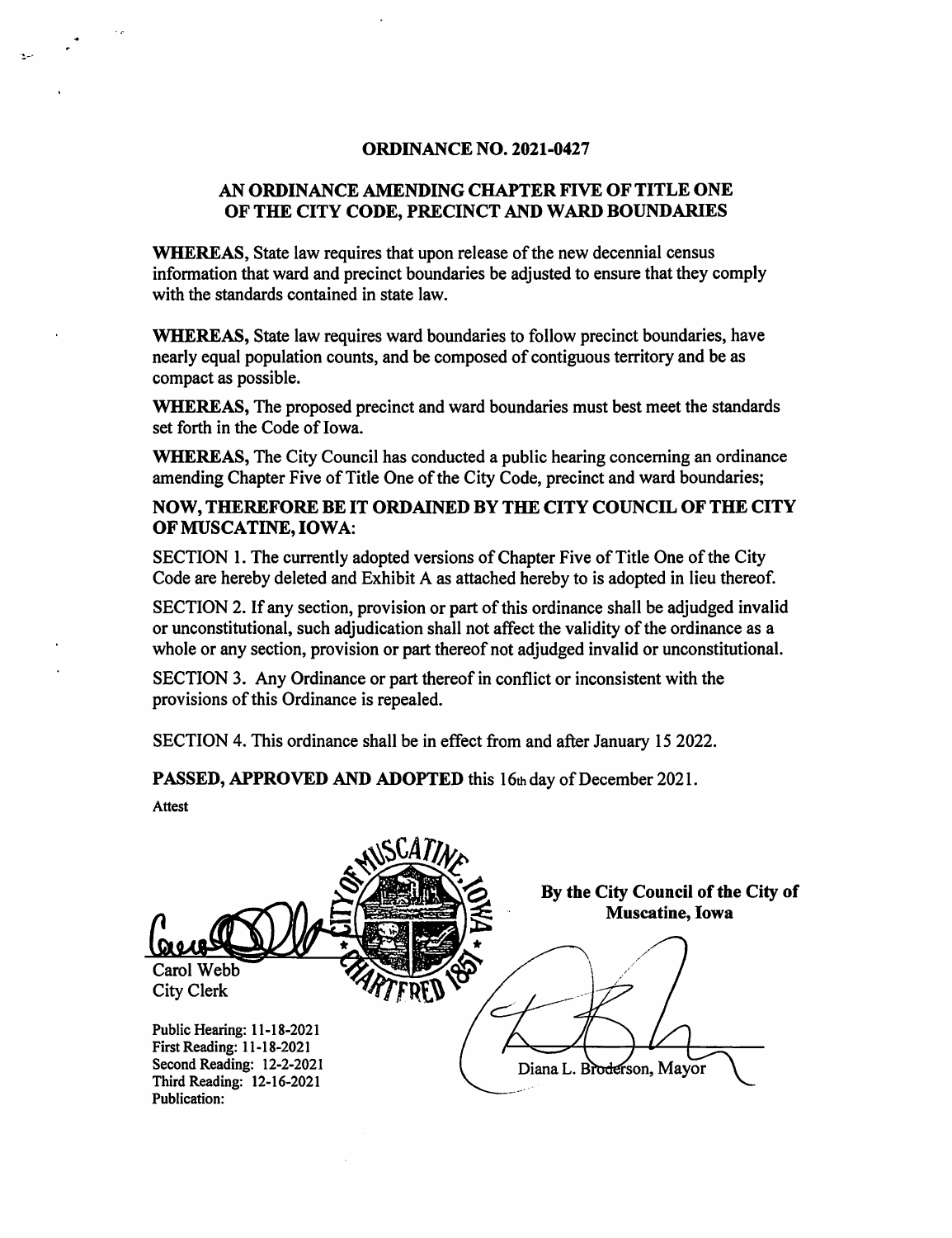### \*\*\* Proof of Publication \*\*\*

The undersigned, being first duly sworn, on oath does say that oRDINANCE NO. 2021-0427<br>he/she is an authorized employee of THE MUSCATINE JOURNAL, AN ORDINANCE ANE OF THE ONE OF THE CITY<br>morning edition, a daily newspaper p he/she is an authorized employee of THE MUSCATINE JOURNAL, morning edition, a daily newspaper printed and published by Lee code, in the Code, code, code, in the City of Davenport, Scott County, parties Enterprises, Incorporated, in the City of Davenport, Scott County, Same WHEREAS, State law requires that upon<br>Iours, and that a nation, a printed gapy of which is made a nort of this, release of the sexu deception county IOWA, and that a notice, a printed copy of which is made a part of this release of the new decennial census affidavit, was published in said THE MUSCATINE JOURNAL, on the dates listed below.

CITY OF MUSCATINE- Legals account

215 Sycamore Street MUSCATINE, lA 52761

ORDER NUMBER 114602

The affiant further deposes and says that all of the facts set forth in the foregoing affidavit are true as he/she verily believes.

WHEREAS, State law requires that upon<br>release of the new decennial census<br>information that ward and precinct<br>boundards be adjusted to ensure that<br>they comply with the standards contained<br>in state law.

WHEREAS. State law requires ward<br>boundaries to follow precinct boundaries,<br>have nearly equal population counts, and<br>be composed of contiguous territory and<br>be as compact as possible.

WHEREAS, The proposed precinct and ward boundaries must best meet the standards set forth in the Code of Iowa.

WHEREAS, The City Council has contring<br>ducted a public hearing concerning<br>ordinance amending Chapter Five of Title<br>One of the City Code, precinct and ward

boundaries; NOW. THEREFORE BE IT ORDAINED BY THE CITY COUNCIL OF THE CITY OF MUSCATINE, IOWA:

SECTION 1. The currently adopted<br>the City Code are hereby deleted and<br>Exhibit A as attached hereby to is<br>adopted in lieu thereof.

SECTION 2. If any section, provision or<br>part of this ordinance shall be adjudge<br>invalid or unconstitutional, such adjudica-<br>tion shall not affect the validity of the<br>ordinance as a whole or any section, provision or part thereof not adjudge invalid or unconstitutional.

SECTION 3. Any Ordinance or part<br>thereof in conflict or inconsistent with the<br>provisions of this Ordinance is repealed. SECTIO 4. This ordinance shall be in effect from and after January 15, 2022.

effect from and after January 15, 2022.<br>PASSED, APPROVED AND ADOPTED<br>this 16th day of December, 2021.

By the City Council ol the City of Muscatine, Iowa

Carol Webb City Clerk

Diana L. Broderson. Mavor

Section: Notices & Legals Category: 2635 Legal Ordinance PUBLISHED ON: 12/23/2021

> TOTAL AD COST: 26.49 FILED ON: 12/23/2021

Subscribed and sworn to before me by said affiant this Gember 2021. day of

Notary Public in and for Scott County, Iowa

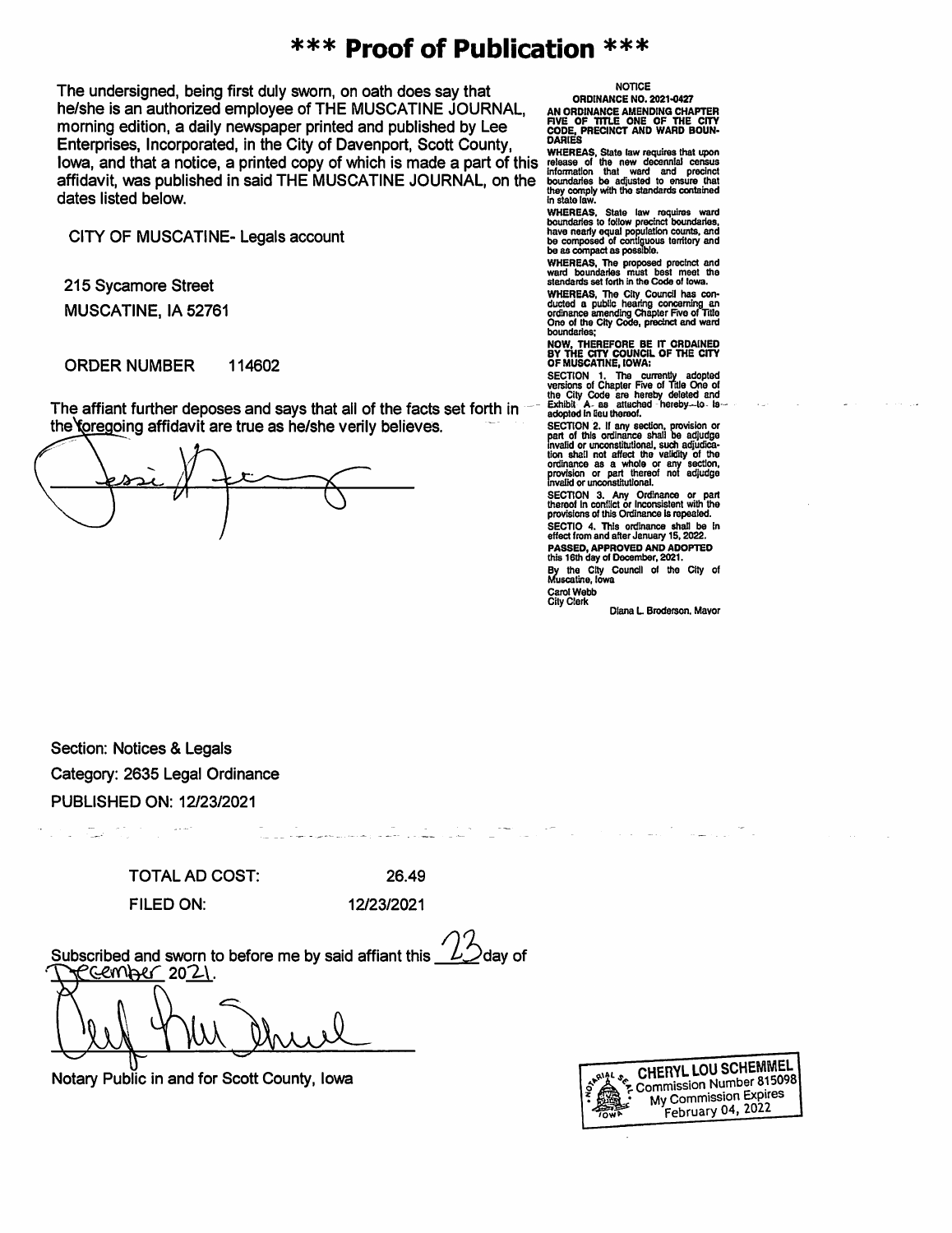# **Title 1 – Administrative Chapter 5 – Precincts and Wards**

### **Sections**

1-5-1 Definitions

- 1-5-2 Geography
- 1-5-3 Precincts Established
- 1-5-4 Wards Established
- 1-5-5 Polling Places Established
- 1-5-6 Correction of Errors
- 1-5-7 Publication of Changes

## **1-5-1 Definitions**

- **A. "Annexed territory"** means territory annexed to the City after Census Day.
- **B. "Census Day"** means April 1, 2020 the official date of the 2020 United States Decennial Census.
- **C. "City"** includes all territory within the corporate limits of the City of Muscatine and all annexed territories.
- **D. "Commissioner of Elections"** means the County Auditor of Muscatine County.
- **E. "Corporate limits"** means the corporate limits of the City of Muscatine.

## **1-5-2 Geography**

- **A.** For purposes of this Chapter, each reference to a specific, street, or geographic feature means street or other geographic they are delineated and described in the 2020 Topologically Integrated Geographic Encoding and Referencing System data file created by the United States Census Bureau that corresponds to the population data provided to the State under Pub. L. No. 31 94-171 based upon the 2020 United States Decennial Census.
- **B.** For purposes of this Chapter, points of the compass are approximately unless otherwise stated.
- **C.** For purposes of this Chapter, "street" or similar language means the centerline of the right-of-way and a straight extension of that centerline.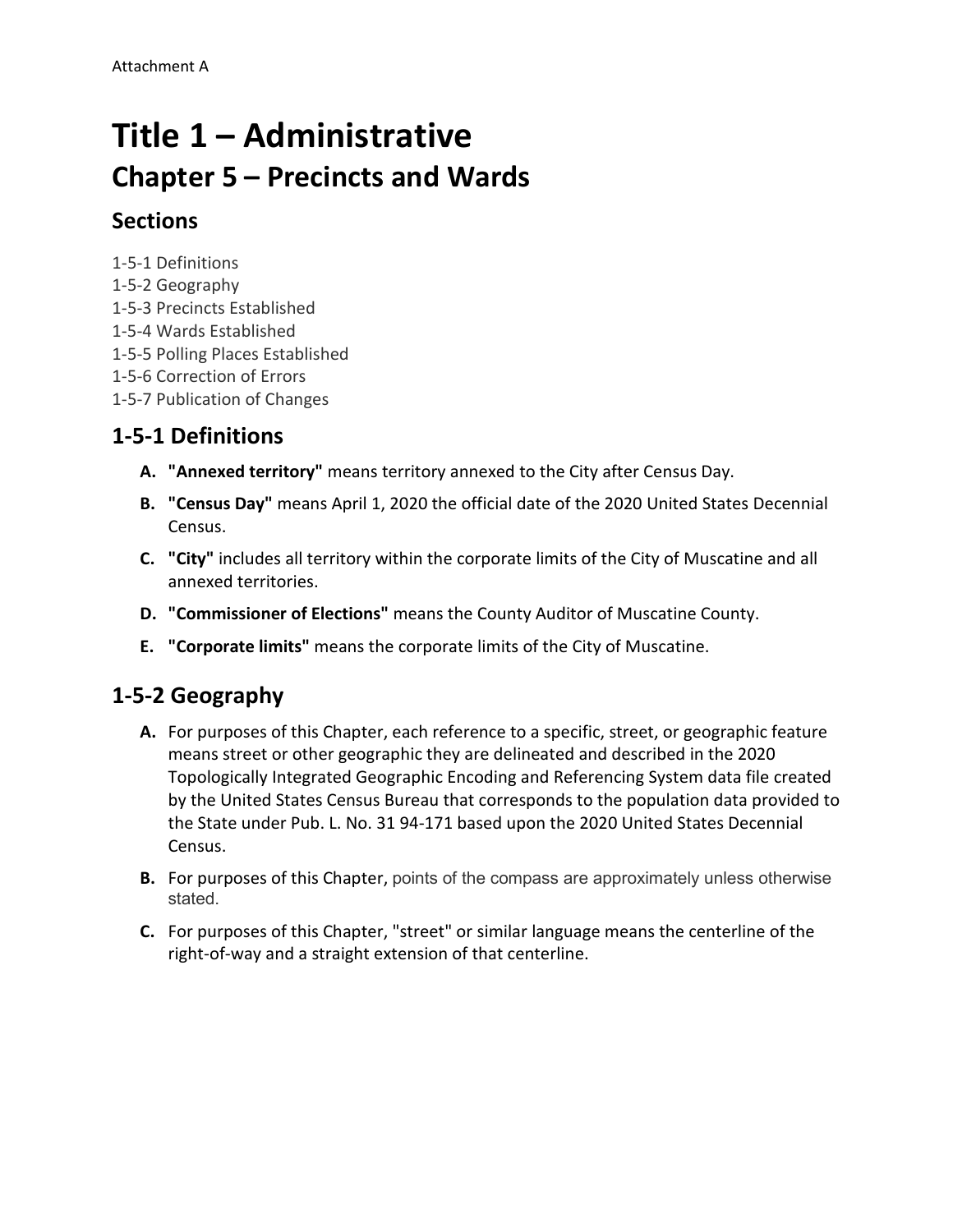### **1-5-3 Precincts Established**

The City is hereby divided into ten precincts as follows:

- **A. The First Precinct** shall consist of: That territory bounded by a line extended as follows: beginning at a point at the intersection of the centerline Mulberry Avenue and the centerline of Bartlett Street; thence northwesterly along the centerline of Mulberry Avenue to an intersection with the centerline of Tipton Road; thence northwesterly along the centerline of Tipton Road to an intersection with the Corporate limit line; thence following the Corporate limit line counterclockwise to an intersection with the centerline of Lucas Street; thence southeasterly along the centerline of Lucas Street to an intersection with the centerline of Houser Street; thence northerly along the centerline of Houser Street to an intersection with the centerline of Cedar Street; thence easterly along the centerline of Cedar Street to an intersection with the centerline of Bartlett Street; thence northeasterly along the centerline of Bartlett Street to the point of beginning.
- **B. The Second Precinct** shall consist of: that territory bounded by a line extended as follows: beginning at a point at the intersection of the centerline of Lucas Street and the centerline of Houser Street; thence northerly along the centerline of Houser Street to an intersection with the centerline of Cedar Street; thence easterly along the centerline of Cedar Street to an intersection with the centerline of Fulliam Avenue; thence westerly along the centerline of Fulliam Avenue to an intersection with the centerline of Logan Street; thence southerly along the centerline of Logan Street to an intersection the centerline of Newell Avenue; thence westerly along the centerline of Newall Avenue to an intersection with the centerline of Lucas Street; and the northwesterly along the centerline Lucas Street to the point of beginning.
- **C. The Third Precinct** shall consist of: that territory bounded by a line extended as follows: beginning at a point at the intersection of the centerline of 8th Street and the centerline of Spruce Street; thence southeasterly along the centerline of Spruce Street to an intersection with the centerline of 7th Street; thence southwesterly along the centerline of 7th Street to an intersection with the centerline of Locust Street; thence southeasterly along the centerline of Locust Street to an intersection with the centerline of 5th Street; thence northeasterly along the centerline of 5th Street to an intersection with the centerline of Cedar Street; thence northwesterly along the centerline of Cedar Street to an intersection with the centerline of Fulliam Avenue; thence westerly along the centerline of Fulliam Avenue to an intersection with the centerline of the segment of Logan Street that extends south of Fulliam Avenue; thence southerly along the centerline of Logan Street to an intersection with the centerline of Newell Avenue; thence easterly along the centerline of Newell Avenue to an intersection with the centerline of Maiden Lane; thence northeasterly along the centerline of Maiden Lane to an intersection with the centerline of Roscoe Avenue; thence southeasterly along the centerline of Roscoe Avenue to an intersection with the centerline of 8th Street; and thence southwesterly along the centerline of 8th Street to the point of beginning.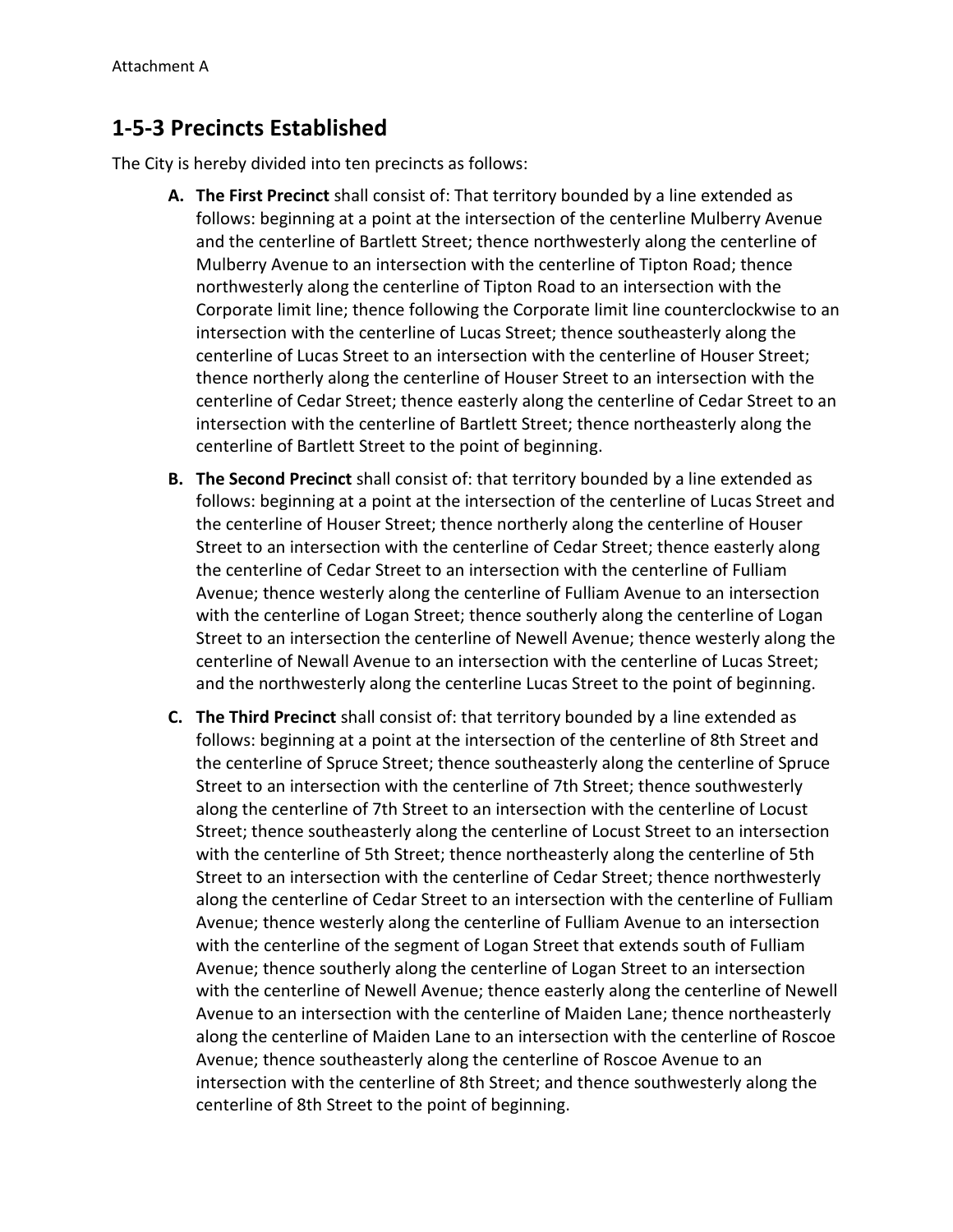- **D. The Fourth Precinct** shall consist of: that territory bounded by a line extended as follows: Beginning at a point at the intersection of the centerline Hershey Avenue and the centerline of that portion of Green Street that extends north of Hershey Avenue; thence easterly along the centerline of Hershey Avenue and an extension of the centerline of Hershey Avenue to an intersection with the main channel of the Mississippi River (the Corporate limit line); thence northwesterly along the main channel of the Mississippi River to an intersection with the centerline of Highway 92; thence northeasterly along the centerline of Highway 92 to an intersection with the centerline of 2nd Street; thence southwesterly along 2nd Street to an intersection with the west bank of Mad Creek; thence northerly along the west bank of Mad Creek to an intersection with the centerline of 5th Street; thence southwesterly along the centerline of 5th Street to an intersection with the centerline of Poplar Street; thence northwesterly along the centerline of Poplar Street to an intersection with the centerline of 8th Street; thence southwesterly along the centerline of 8th street to an intersection with the centerline of Cedar Street; thence southeasterly along the centerline of Cedar Street to an intersection with the centerline of 5th Street; thence southwesterly along the centerline of 5th Street to an intersection with the centerline of Whicher Street; thence northwesterly along the centerline of Whicher Street to an intersection the centerline of Green Street; and thence southerly along the centerline of Green Street to the point of beginning.
- **E. The Fifth Precinct** shall consist of: that territory bounded by a line extended as follows: beginning at a point at the center of the intersection of the centerline of Mulberry Avenue and the centerline Bartlett Street; thence northwesterly along the centerline of Mulberry Avenue to an intersection with the centerline of Leroy Street; thence easterly along the centerline of Leroy Street to an intersection with the centerline of Bidwell Road; thence southeasterly along the centerline of Bidwell Road to an intersection with the centerline of Isett Ave; thence northeasterly along the centerline of Isett Avenue to an intersection with the centerline of Clay Street; thence easterly along the centerline of Clay Street to an intersection with the centerline of 1st Avenue; thence southerly along the centerline of 1st Avenue to an intersection with the centerline of Adams Street; thence westerly along the centerline of Adams Street to an intersection with the centerline of Howard Avenue; thence southerly along the centerline of Howard Avenue to an intersection with the centerline of Monroe Street; thence westerly along the centerline of Monroe Street to an intersection with the centerline of Fillmore Street; thence southerly along the centerline of Fillmore Street to an intersection with the centerline of Washington Street; thence southwesterly along the centerline of Washington Street to an intersection with the west bank of Mad Creek; thence southerly along the west bank of Mad Creek to an intersection with the centerline of 5th Street; thence southwesterly along the centerline of 5th Street to an intersection with the centerline of Poplar Street; thence northwesterly along the centerline of Poplar Street to an intersection with the centerline of 8th Street; thence southwesterly along the centerline of 8th Street to an intersection with the centerline of Cedar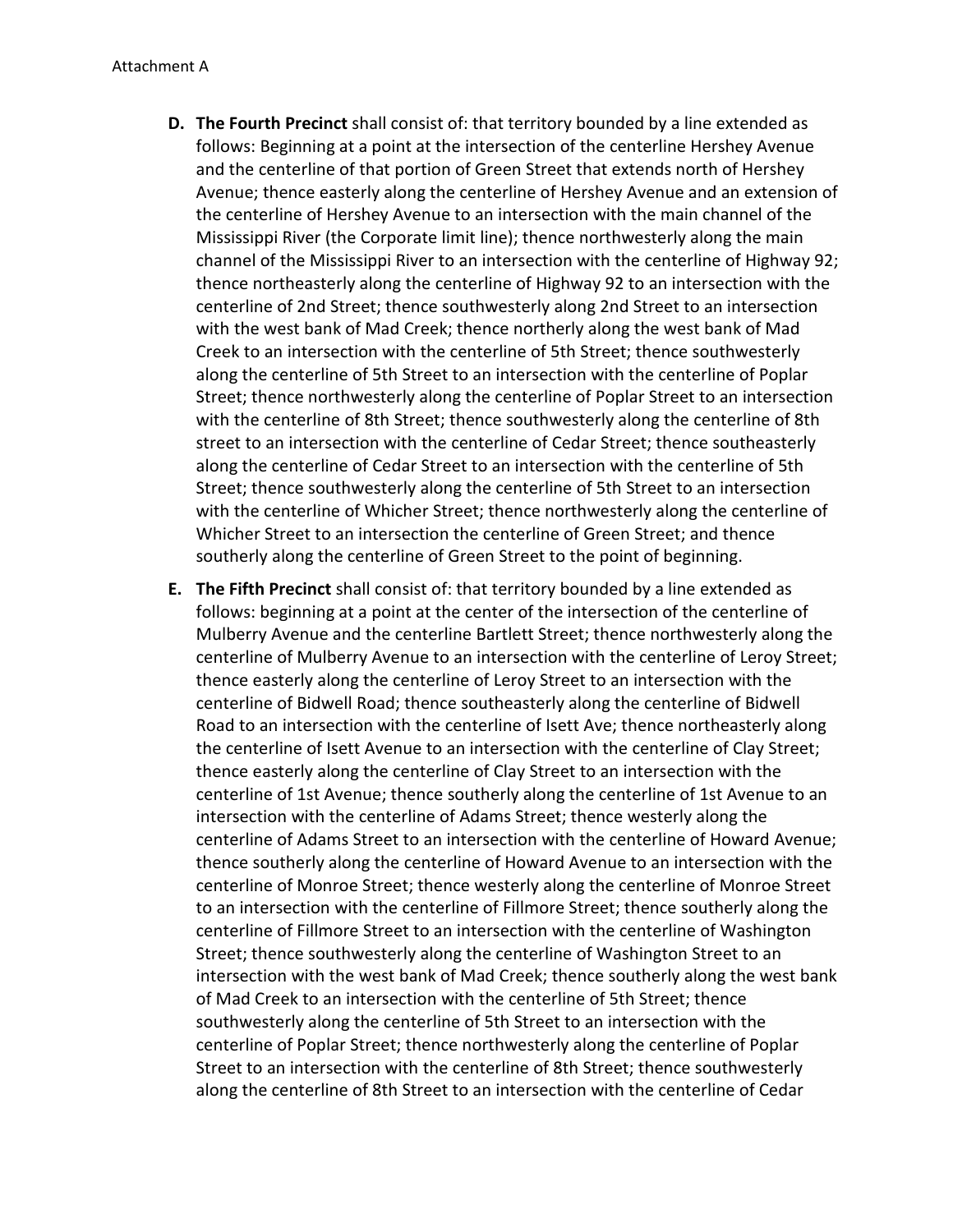Street; then northwesterly along the centerline of Cedar Street to an intersection with the centerline of Bartlett Street; and thence northeasterly along the centerline of Bartlett Street to the point of beginning.

- **F. The Sixth Precinct** shall consist of: that territory bounded by a line extended as follows: beginning at a point at the center of the intersection of the centerline of Mulberry Avenue and the centerline Leroy Street; thence northwesterly along the centerline of Mulberry Avenue to the center of the intersection of Tipton Road; thence northwesterly along the centerline of Tipton Road to the Corporate limit line; thence following the Corporate limit line easterly to the center of the intersection with Isett Avenue; thence southerly along the centerline of Isett Avenue to an intersection with the northerly right of way line of the U.S. 61 Bypass; thence easterly along the northerly right of way line of the U.S. 61 Bypass to an intersection with the west bank of Mad Creek; thence southerly along the west bank of Mad Creek to an intersection with the centerline of Lake Park Boulevard; thence northeasterly along the centerline of Lake Park Boulevard to an intersection with the centerline of 2nd Avenue; thence southerly along the centerline of 2nd Avenue to an intersection with the centerline of McArthur Street; thence easterly along the centerline of McArthur Street to an intersection with the centerline of 1st Avenue; thence southerly along the centerline of 1st Avenue to an intersection with the centerline of Clay Street; thence westerly along the centerline of Clay Street to an intersection with the centerline of Isett Avenue; thence southwesterly along the centerline Isett Avenue to an intersection with the centerline of Bidwell Road; thence northwesterly along the centerline of Bidwell Road to an intersection with the centerline of Leroy Street; and thence westerly along the centerline of Leroy Street to the point of beginning.
- **G. The Seventh Precinct** shall consist of: That territory bounded by a line extended as follows: beginning at a point at the intersection of the centerline Hershey Avenue and the centerline of that portion of Green Street that extends north of Hershey Avenue; thence southerly along the centerline of Green Street to an intersection with the centerline of Mill Street; thence westerly along the centerline of Mill Street to an intersection with the centerline of Liberty Street; thence southwesterly along the centerline of Liberty Street to an intersection the centerline of Bleeker Street; thence northwesterly along the centerline of Bleeker Street to an intersection with the centerline of Sterneman Boulevard; thence westerly along the centerline of Sterneman Boulevard to an intersection with the centerline of League Street; thence southerly along the centerline of League Street to an intersection with Oneida Avenue; thence westerly along the centerline Oneida Avenue to an intersection with the centerline of Houser Street; thence northerly along the centerline of Houser Street to an intersection with the south bank of Muscatine Slough; thence westerly along the south bank of Muscatine Slough to an intersection with the Corporate Limit Line; thence northerly along the Corporate Limit Line to and intersection with the centerline of Lucas Street; thence easterly along the centerline of Lucas Street to an intersection with the centerline of Newell Avenue; thence easterly along the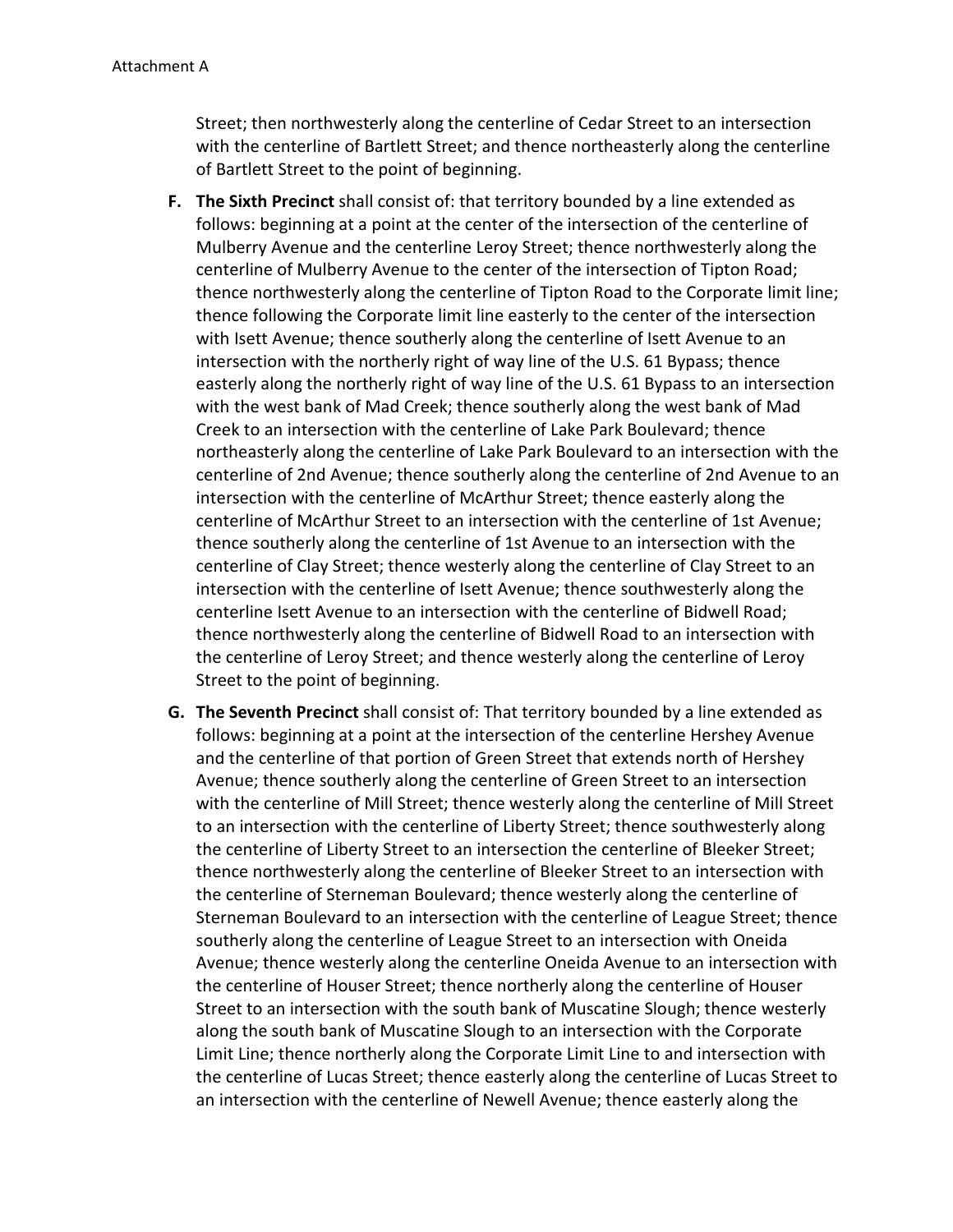centerline of Newell Avenue to an intersection with the centerline of Maiden Lane; thence northeasterly along the centerline of Maiden Lane to an intersection with the centerline of Roscoe Avenue; thence southeasterly along the centerline of Roscoe Avenue to an intersection with the centerline of 8th Street; thence southwesterly along the centerline of 8th Street to an intersection with the centerline of Spruce Street; thence southeasterly along the centerline of Spruce Street to an intersection with the centerline of 7th Street; thence southwesterly along the centerline of 7th Street to an intersection with the centerline of Locust Street; thence southeasterly along the centerline of Locust Street to an intersection with the centerline of 5th Street; thence southwesterly along the centerline of 5th Street to an intersection with the centerline of Whicher Street: thence northwesterly along the center of Whicher Street to an intersection with the centerline of Green Street; then southerly along the center of Green Street to an intersection with the centerline of Hershey Avenue; and thence westerly along the centerline of Hershey Avenue to an intersection with the centerline of that portion of Green Street that extends south of Hershey Avenue and the point of beginning.

- **H. The Eighth Precinct** shall consist of: That territory bounded by a line extended as follows: beginning at a point at the intersection of the centerline Hershey Avenue and the centerline of that portion of Green Street that extends north of Hershey Avenue; thence easterly along the centerline of Hershey Avenue and an extension of the centerline of Hershey Avenue to an intersection with the main channel of the Mississippi River (the Corporate Limit Line); thence clockwise along the Corporate Limit Line to an intersection with the south bank of Muscatine Slough; thence westerly along the south bank of Muscatine Slough to an intersection with the centerline of Houser Street; thence southerly along the centerline of Houser Street to an intersection with the centerline Oneida Avenue; thence easterly along the centerline Oneida Avenue to an intersection the centerline of League Street; thence northerly along the centerline of League Street to an intersection the centerline of Sterneman Boulevard; thence easterly along the centerline of Sterneman Boulevard to an intersection with the centerline of Bleeker Street; thence southeasterly along the centerline of Bleeker Street to an intersection with the centerline of Liberty Street; thence northeasterly along the centerline of Liberty Street to an intersection with the centerline of Mill Street; thence easterly along the centerline of Mill Street to an intersection with the centerline of Green Street; thence northerly along the centerline of Green Street to an intersection with the centerline of Hershey Avenue; and thence easterly along the centerline of Hershey Avenue to an intersection with the centerline of that portion of Green Street that extends north of Hershey Avenue and the point of beginning.
- **I. The Ninth Precinct** shall consist of: That territory bounded by a line extended as follows: beginning at a point at the intersection of the centerline of Park Avenue and the centerline of Monroe Street; thence northerly along the center of Park Avenue to an intersection with the centerline of Colorado Street; thence easterly along the centerline of Colorado Street to an intersection with the centerline of University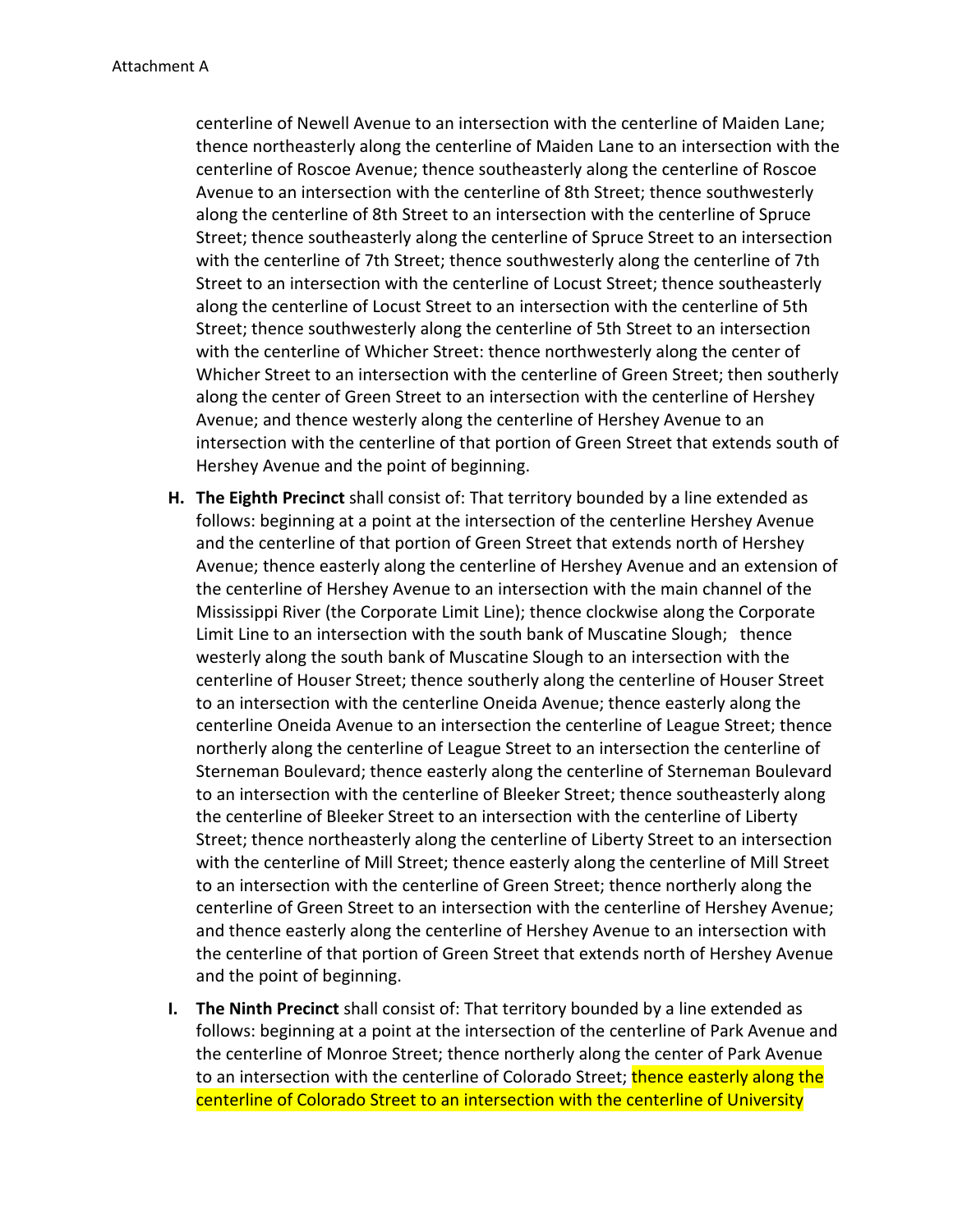Drive; thence southerly along the centerline of University Drive to an intersection with the centerline of Highway 22; thence westerly along the centerline of Highway 22 to an intersection with the Corporate Limit Line; thence clockwise along the Corporate Limit line to an intersection with the centerline of Highway 92; thence northeasterly along the centerline of Highway 92 to an intersection with the centerline of 2nd Street; thence southwesterly along 2nd Street to an intersection with the west bank of Mad Creek; thence northerly along the west bank of Mad Creek to an intersection with the centerline of Washington Street; thence northeasterly along the centerline of Washington Street to an intersection with the centerline of Fillmore Street; thence northerly along the centerline of the Fillmore Street to an intersection with the centerline of Monroe Street; thence easterly along the centerline of Monroe Street to an intersection with the centerline of Howard Avenue; thence northerly along the centerline of Howard Avenue to an intersection with the centerline of Adams Street; thence easterly along the centerline of Adams Street to an intersection with the centerline of 1st Avenue; thence southerly along the centerline of 1st Avenue to an intersection the centerline of Monroe Street; and thence easterly along the centerline of Monroe Street to the point of beginning.

By request of the Secretary of State and pursuant to agreement with Muscatine County for ease of voting, a small portion of un incorporated Muscatine County. Located on the west side of University Drive between Colorado Street and Highway 22 is included as part of Precinct 9, as described above, for voting purposes. Residents of the portion of Precinct 9 located outside Corporate Limits of the City of Muscatine will not cast votes in Muscatine municipal elections or referendums.

**J. The Tenth Precinct** shall consist of: That territory bounded by a line extended as follows: beginning at a point at the intersection of the centerline of Park Avenue and the centerline of Monroe Street; thence westerly along the centerline of Monroe Street to an intersection with the centerline of  $1<sup>st</sup>$  Avenue; thence northerly along the centerline of  $1<sup>st</sup>$  Avenue to an intersection with the centerline of McArthur Street; thence westerly along the centerline of McArthur Street to an intersection with the centerline of  $2^{nd}$  Avenue; thence northerly along the centerline of  $2^{nd}$ Avenue to an intersection with the centerline of Lake Park Boulevard; thence westerly along the centerline of Lake Park Boulevard to an intersection with the west bank of Mad Creek; thence northerly along the west bank of Mad Creek to an intersection with the northerly right of way line of the U.S. 61 Bypass; thence westerly along the northerly right of way line of the U.S. 61 Bypass to an intersection with the centerline of Isett Avenue; thence northerly along the centerline of Isett Avenue to an intersection with the Corporate Limit Line; thence clockwise along the Corporate Limit Line to an intersection with the centerline of Colorado Street; thence westerly along the centerline of Colorado Street to an intersection with the centerline of Park Avenue; thence southerly along the centerline of Park Avenue to an intersection with the centerline of Monroe Street; and thence westerly along the centerline of Monroe Street to the point of beginning.